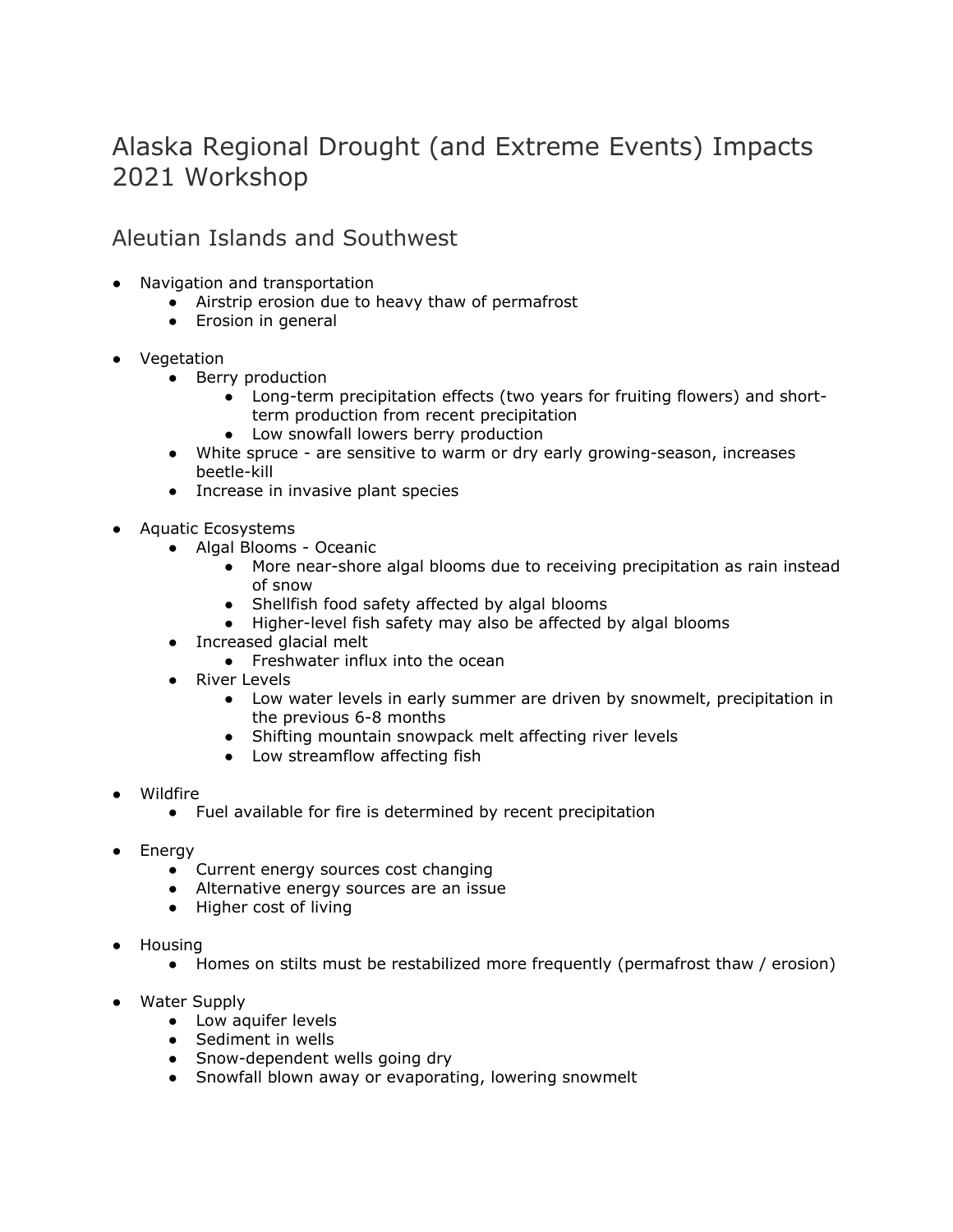- Impacts from low snowfall (also in categories above)
	- Lower berry production
	- More near-shore algal blooms
	- Drying of snow-dependent wells
	- Low river water levels in early summer due to less snowmelt
	- See drought-like effects in spring and throughout summer

#### Southeast

- Vegetation
	- Berry production
		- Lowered due to drought
	- Forests
		- Increased defoliation of western hemlock, mountain hemlock, and Sitka spruce from hemlock sawfly
		- Impacts from hemlock sawfly in 2019 could be seen in May, obvious impacts by July
		- Did not observe the sawfly outbreak in Hoonah, more on Admiralty island
		- More forest pests surviving and increasing damage (spruce aphid) -Metlakatla
		- Yellow cedar decline Sitka
	- Evergreen plant damage, in Metlakatla burnt salal
	- Reduced forage quality for deer and mountain goats
	- Muskegs dried out with surface cracking Hoonah
- Wildlife
	- Increased fish mortality
		- Winter storms scoured eggs from impacted streams, reducing salmon survival - Metlakatla
	- Increased interaction with bears due to low berry production and low fish availability – Hoonah
- Aquatic Ecosystems
	- Algal Blooms
		- Warmer water temperatures increase algal blooms
		- Rivers
			- River base flows and bank flow width decreased 75% in the most extreme cases - Hoonah
			- Warmer water temperatures in streams, creeks, and ocean affect salmon
		- Where, when, and how much water is available in lakes and creeks in all seasons
- Energy
	- Hydropower significantly affected by drought
		- Reliance on diesel under severe drought conditions
		- Economic impact diesel generation more expensive
- Water Supply
	- Summer 2019, city worried about drinking water Hoonah
	- Reduced available municipal water, had to supplement supplies Metlakatla
- Food supply
	- Subsistence foods, crops, wildlife, and materials affected Metlakatla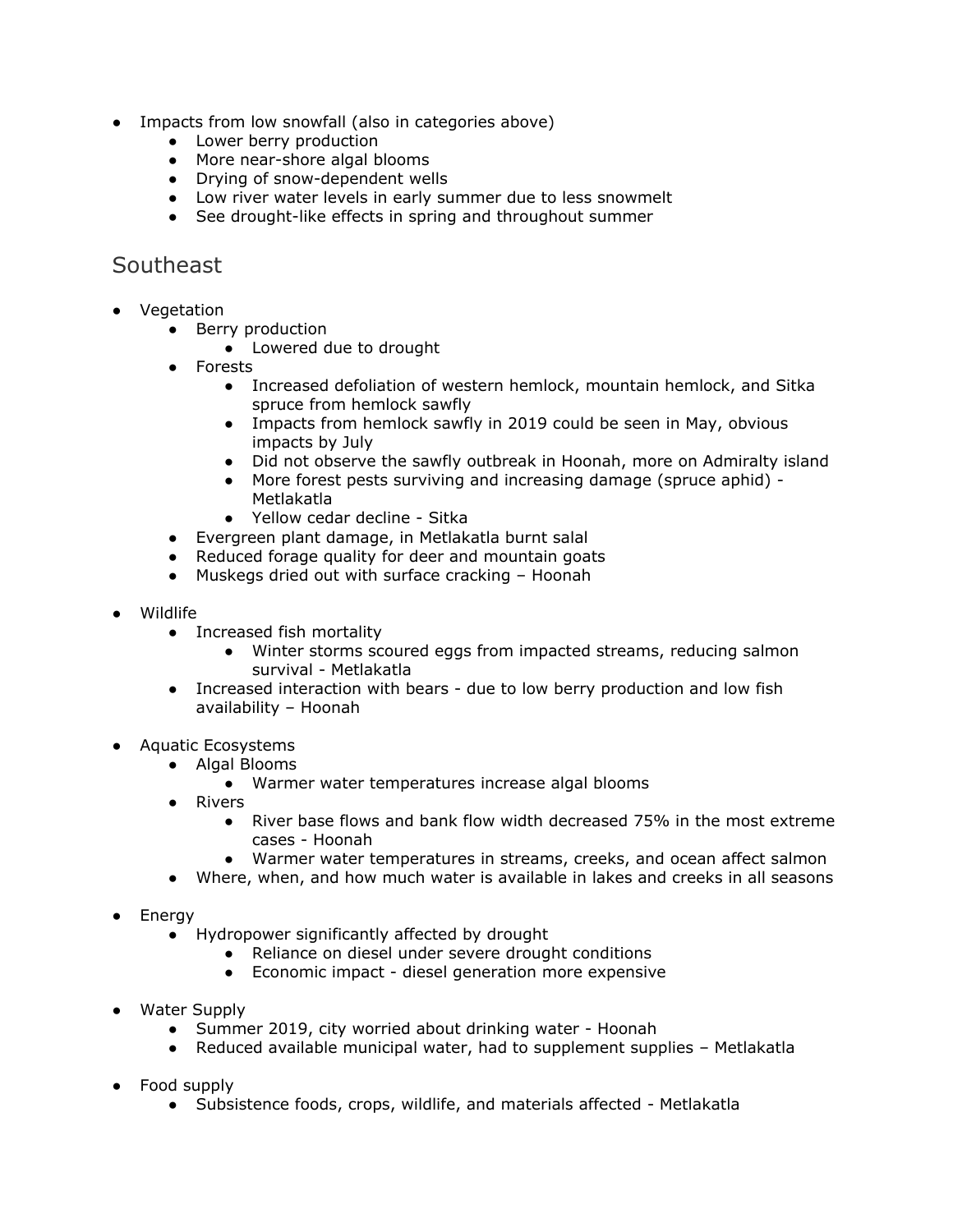- Affected by timing of harvest or unable to harvest, reducing quality of life and food diversity of the community
- Locals dependent on hunting, fishing, and local sourced food. Reduced hunting and fishing availability cause food shortages.
	- Purchasing food is expensive and leads to economic hardship
- Fisheries
	- Negatively affected by drought Ketchikan
	- Reduced fish returns Ketchikan
	- Poor run of pink salmon Ketchikan
	- Reduced survival of salmon at all life stages Metlakatla
	- Increased predation from being unable to swim upstream, forced into larger streams. Culverts limit mobility and lead to increased mortality - Sitka
	- Particularly impacted by higher water temperatures
- Tourism
	- Positive impact on tourism with more sun, less rain Ketchikan
- Impacts from low snowfall (also in categories above)
	- Lower average snowfall past 10 years Metlakatla
- Other concerns noted
	- Extreme rain following drought and those impacts on fish runs, causing scouring of clam beds, and landslides
	- Developing and modifying existing climate adaptation plans
	- Environmental indicators are shifting, including indicators of spring and herring season, outdoor planting
	- Need somewhere to store information (like a database) to house past drought information found from before the USDM began
	- Increased vulnerability of community due to reduced snowpack and changing rain patterns - Metlakatla

## **Southcentral**

- Navigation and Transportation
	- Low water affects navigability on rivers
	- Low snow affects transportation via snowmobiles (usually called snow machines)
- Vegetation
	- Berry production impacted bushes nearly empty Seldovia
	- Long timescale flowers to fruit a two-year process
- Aquatic Ecosystems
	- Rivers: Lower elevation rivers are ephemeral in dry periods Mat-Su Valley
- Water supply
	- Well water quality declines in drier conditions
		- 2019 very few well issues until mid- August, water quality compounded by development - Anchorage
		- More common to be wet on the other side of the mountain ranges and dry around Anchorage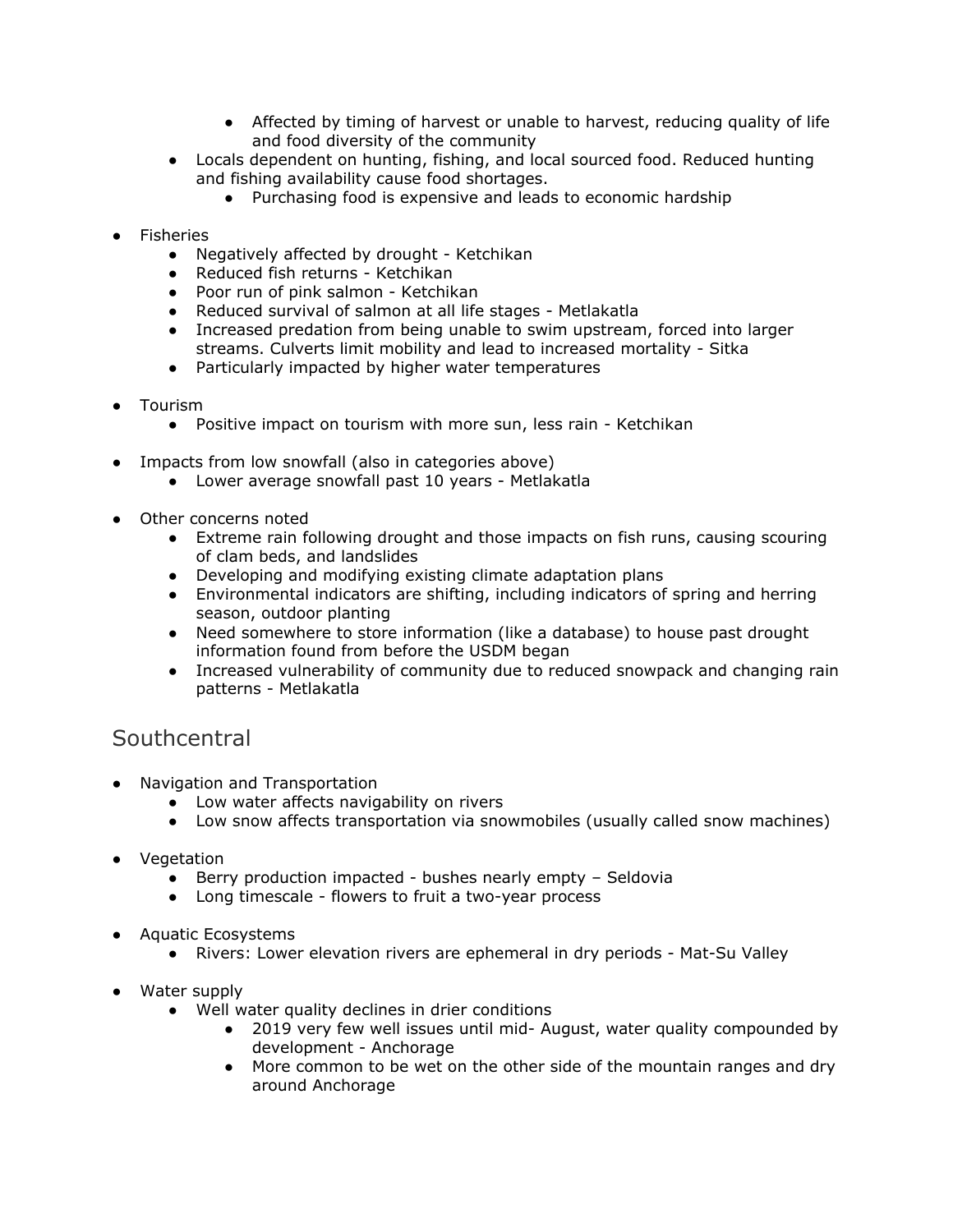- Water delivery common in Mat-Su Valley & can be cheaper than filtering fine sediment out of well water from declining water quality
- Wells going dry regularly despite using much less water than in the past Seldovia
- Mat-Su Valley: Wasilla, Willow, and Palmer municipalities supply water, everyone else on personal wells
- Irrigation comes from all water
- Groundwater information unknown underground water losses not known
	- Less snow, more rain impact on meltwater in the summer for groundwater recharge – Seldovia
		- Usually have high water tables, concern of drought reducing ground water levels causing perched aquifers and lack of water access
- Wildfire
	- March and April precipitation important for later season water and fire conditions
	- Wildfire affects hunting possibilities, seen in 2019 Seldovia
- **Fisheries** 
	- Few salmon eggs laid leads to low returns 4-5 years in future
	- Concern about fish passage in low elevation streams when water levels are low
	- 2019 impact on stream salmon less severe than in 2015 Seldovia
- Tourism
	- Water height and snow depth important for recreation and tourism
	- Iditarod dependent on snow amount
- Impacts from low snowfall specifically
	- Low elevation snow drought strongly affects the Lower Susitna valley
	- Snow depth and tourism
	- Tourism reduced if insufficient snow for the Iditarod
	- Snowfall and groundwater recharge
- Other concerns
	- If drought and dryness is a long-term trend and future planning
	- Stream forecasting an issue in the region
	- Less snowfall, more rainfall

## Northwest

- Navigation and Transportation
	- Transportation impact of snow drought cannot use snowmobiles, ATVs have a more limited distance
- Vegetation
	- Berry production affected by lack of snow and rain
- Aquatic Ecosystems
	- Temperatures Permafrost thaw can lead to deeper water flow paths and colder water temps
	- Beavers causing higher nutrient flow.
	- Higher water temperatures early in the season
	- Algae blooms noticed east of Kotzebue connected to fish die offs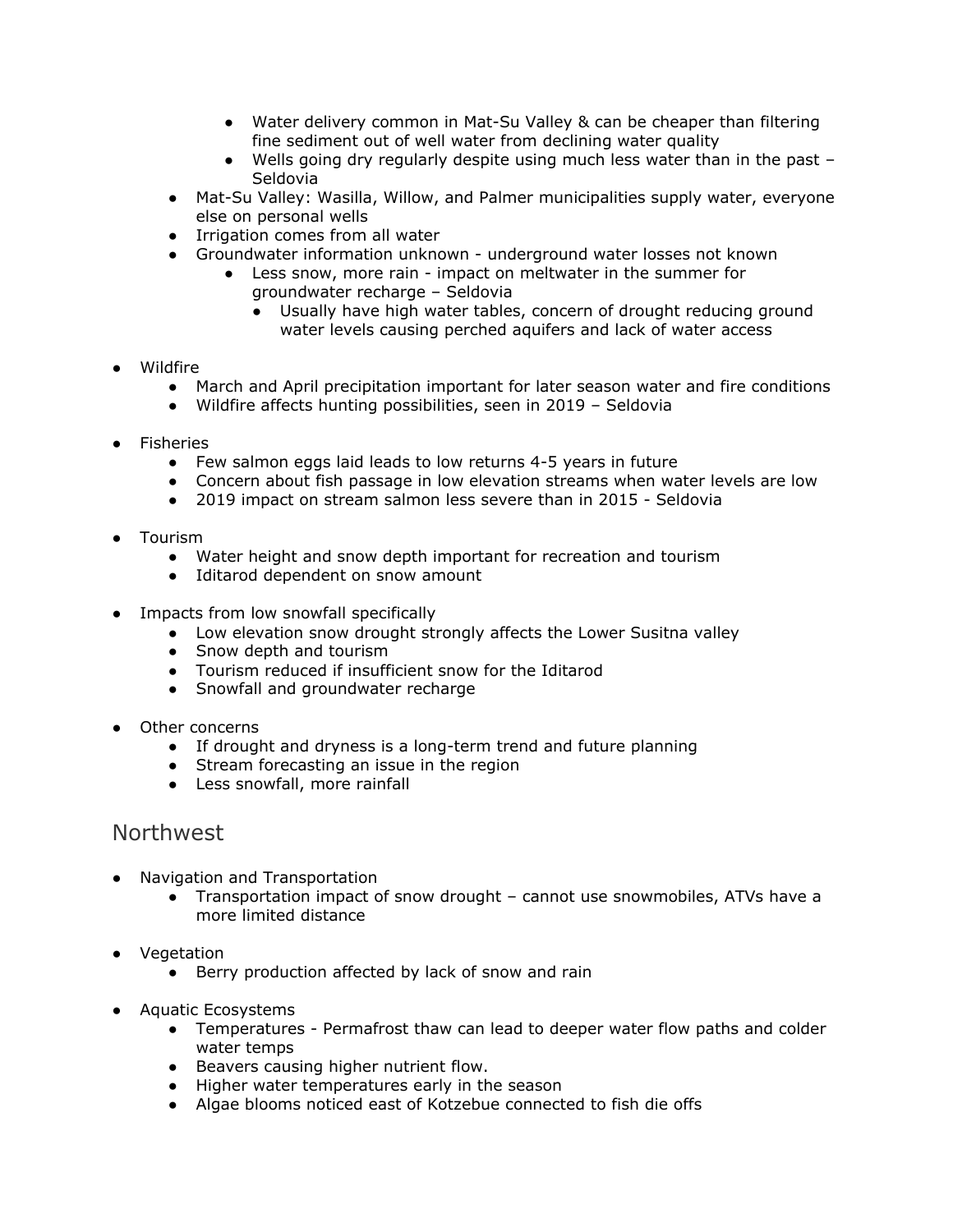- 2014 fish die off (dry conditions not noted in the region in 2014), and another last year
- Rivers around Nome respond quickly to precipitation deficit, heavy reliance on mountain snowmelt
- Water supply
	- Surface water unsafe due to beaver pollution
	- 5 of 15 villages around Nome do not have running water
- Wildfire
	- Post fire revegetation happens quickly, less dense than prior vegetation
	- Past wildfire 1977 around Kotzebue
- Food supply
	- Reliance on subsistence hunting and gathering for food store bought is very expensive
		- Less snowpack and rain affect berry production
		- Order of subsistence: Fish, birds, berries, roots
		- Non-commercial ag: tuber potatoes, roots, willow leaves, medicinal greens, broadleaf plants, kelp
			- No support for non-commercial ag disaster relief or lowered subsistence harvest
	- Changing animals, timing of migration and migration patterns causing problems Kotzebue
	- Snow drought affects survivability of berries Kotzebue
- Fisheries
	- Early snowmelt or low snowmelt have effect on salmon, noted around Nome in 2020
	- Fish populations affected by water temps reaching  $68^{\circ}$ F
- Impacts from low snowfall specifically
	- Snow drought affects berry production
	- Transportation issues
	- Less meltwater in warmer months, affecting water levels and temps
- Drought notes
	- Related to temperature (evapotranspiration) as much as precipitation. Seems like a common note in all regions – all having complications from warmer temperatures from climate change
- Other concerns
	- Permafrost thaw due to higher temperatures is a major concern. Unsure how connected to drought, but likely affected by snow drought. - Kotzebue
	- Sea Ice: Reduced thickness from 4-5' down to 19" Kotzebue
	- Lack of knowledge of groundwater resources and monitoring

## Interior

- Navigation and Transportation
	- Water transportation disrupted due to drought
	- Fairbanks's roads affected by high snowpack 2018